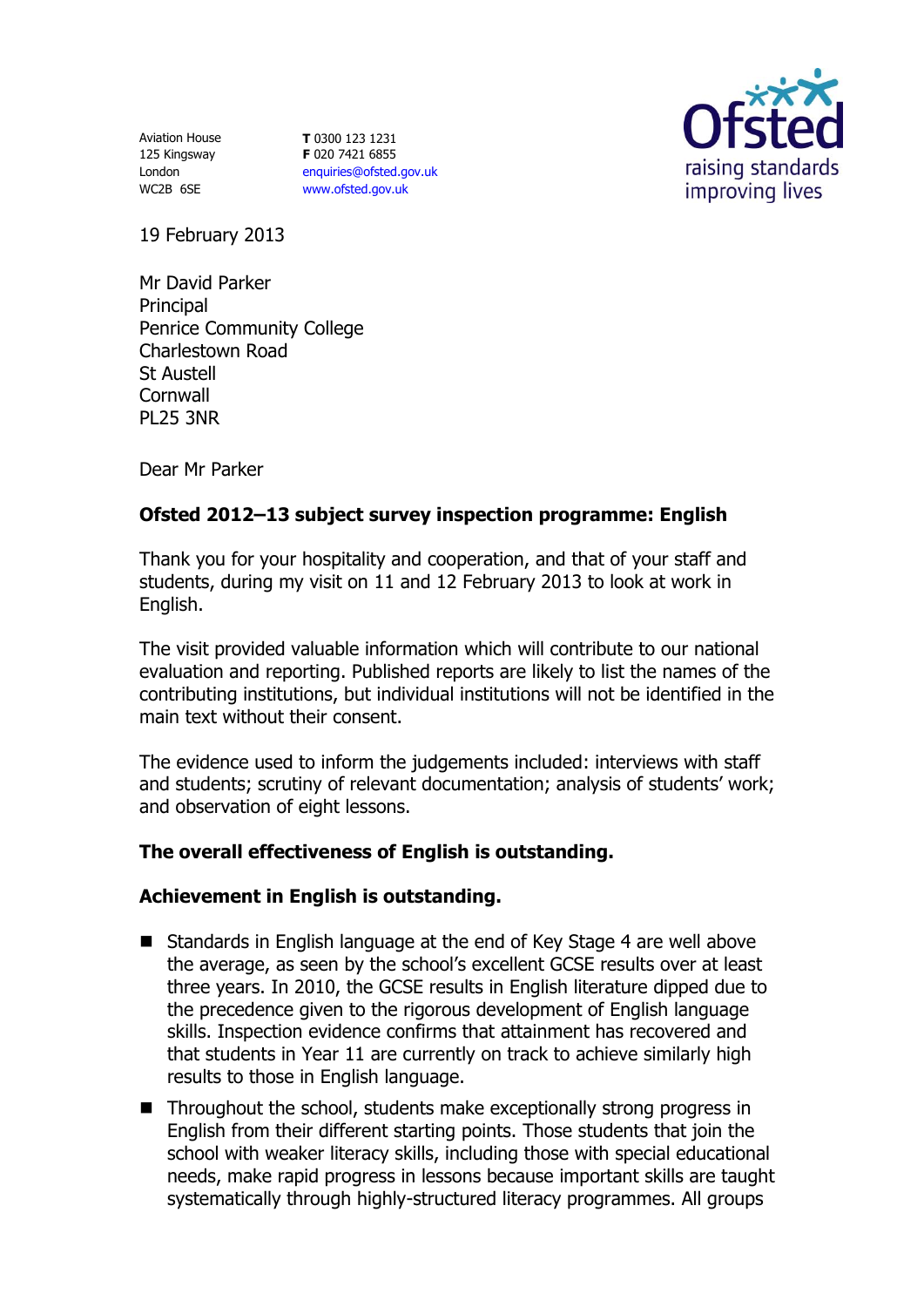of students, including those eligible for the pupil premium, achieve very well and most make much better progress than similar pupils nationally.

 $\blacksquare$  In lessons, students demonstrate a keen enjoyment of literature, expressing their views in a mature and confident manner. Students collaborate very well on shared tasks. For example, in one lesson seen, Year 10 girls discussed earnestly in small groups whether Steinbeck used literary devices in 'Of Mice and Men' to indicate how the novel would end. Students readily take on additional responsibilities such as those of the 'literacy leaders' that mentor students in Years 7 and 8. These ambassadors build the younger students' confidence in English and ease their transition from the primary school.

## **Teaching in English is outstanding.**

- All the teachers in the faculty have a thorough knowledge of their subject and this leads to highly effective teaching. Teachers use assessment information well to plan demanding tasks that challenge students of all capabilities. In lessons, teachers' thorough knowledge of the texts enables them to question students incisively and adjust their teaching accordingly. Teachers have an excellent rapport with the students and use this to encourage an individual response to literature. The high quality relationships between teachers and students promote good and at times outstanding learning behaviour.
- Teachers use resources very effectively to deepen students' understanding of literature and develop the quality of their responses. In a Year 11 boys' set, for example, the students used 'Freytag's Pyramid' to identify the dramatic structure within Lively's 'The Darkness Out There' before applying it to a range of other texts. In this lesson, the students demonstrated an exceptional understanding of the dramatic events within the narrative. Similarly, in a Year 10 lesson, students used progressively more demanding writing frames to organise their written responses to a novel.
- Teachers provide students with detailed and informative feedback through marking, regular reviews and individual coaching sessions. On occasions, the marking of students' work is infrequent which leaves a few students unsure how to improve their writing. Students know their targets in English and have developed a good understanding of what is expected by checking their own work and that of others regularly. In a Year 11 lesson, for example, the students defined key words from different grade criteria before using the definitions to grade pieces of writing and provide written feedback to their peers.

### **The curriculum in English is good.**

■ The recent change to a two-year Key Stage 3 curriculum provides a firm basis for developing English language skills and studying a progressive range of historical and contemporary texts. In Year 7, students are encouraged to apply their English skills in humanities subjects that are taught by the same teacher. Students in Key Stage 4 move successfully to single gender sets organised according to students' capabilities. The move